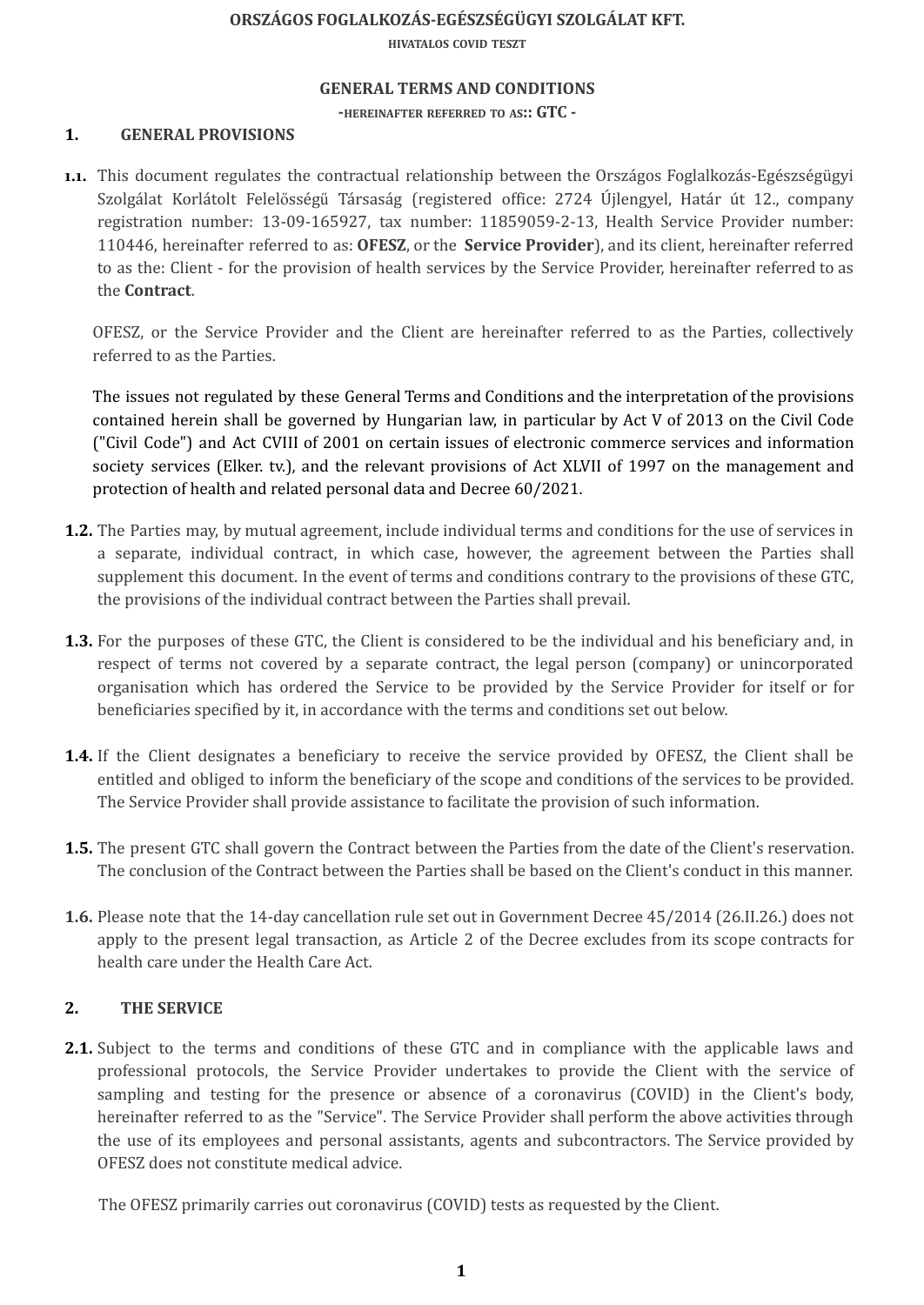The Client may order five types of tests as follows:

- ⮚ **PCR test**: PCR testing detects the presence of the coronavirus in samples taken from the nose and pharynx or pharynx only (detects the RNA of the virus), thus the PCR test indicates whether the virus is present in the airways being tested. It is currently the most reliable test for confirming COVID infection because it can give a positive result even at low virus levels.
- ⮚ **Antigen rapid test:** Antigen testing detects the presence of the coronavirus in nasal samples and therefore indicates whether the virus is present in the airways at the time of testing. The advantage of the Antigen test is that it is significantly faster than the PCR test, but it is not officially recognised and cannot be used for quarantine exemption either at home or abroad.
- ⮚ **Serological rapid test: It is not suitable to apply for an immunity certificate.** It is not suitable for detecting current infection. It shows whether or not you have previously been infected with COVID. Not accepted as a quarantine exemption test either at home or abroad. It is useful if you want to find out whether you have had COVID-19 in the past. The coronavirus serology (antibody) test is an antibody test detected after a venous blood draw, which looks at the levels of IgM and IgG antibodies, these will only be detectable about 1-2 weeks after infection, not before.
- **⮚ Immunity Certificate:** Immunity Certificate is available to those who have either received the coronavirus (COVID-19) vaccine or have already had the infection. The laboratory tests for the presence of IgG antibodies produced by the body against the SARS-CoV-2 virus by taking a sample of venous blood. In case of a positive result, the lab result can be used to apply for an Immunity Certificate either electronically (using the electronic form provided by the Metropolitan and County Government Office) or in person at any government office. *According to Decree 60/2021, before the test for the issuance of an immunity certificate, the person concerned (the Client) must inform the health care provider that he/she is requesting a laboratory test for the detection of antibodies against the coronavirus in order to obtain an immunity certificate.*
- *⮚ Post-Covid Lab Package:* Following an intravenous blood draw, the lab test can reveal the most common complications of coronavirus (Heart function, Myocardial function, Thyroid function, Muscle damage, Inflammatory condition in the whole body, General immune system condition). The result will help you to get an idea of the condition of your body in consultation with your GP or doctor and on this basis they can agree on further investigations and therapy if needed.
- **2.2.** The Service Provider declares that he has the necessary material and personal resources to provide the Service, that he is covered by general professional liability insurance for his healthcare activities and that he has the appropriate official authorisations.
- **2.3.** The Client orders the Service(s) provided by the Service Provider and undertakes to use them under the conditions set out in these GTC and to fulfil his contractual obligations in full. The Service Provider shall, upon confirmation of the order for the Service, accept the order, subject to available capacity. Upon confirmation of the order, the Service Provider shall send a detailed email with information on the information required to carry out the sampling and on the procedure for providing the Service.
- **2.4.** For the purposes of these GTC, the scope of the Service provided includes
	- the taking of samples by a professional, nurse, etc. under contract with the Service Provider and the evaluation of the results in a testing laboratory, taking into account the applicable health legislation;
	- to provide the Service Provider with information on organisational matters;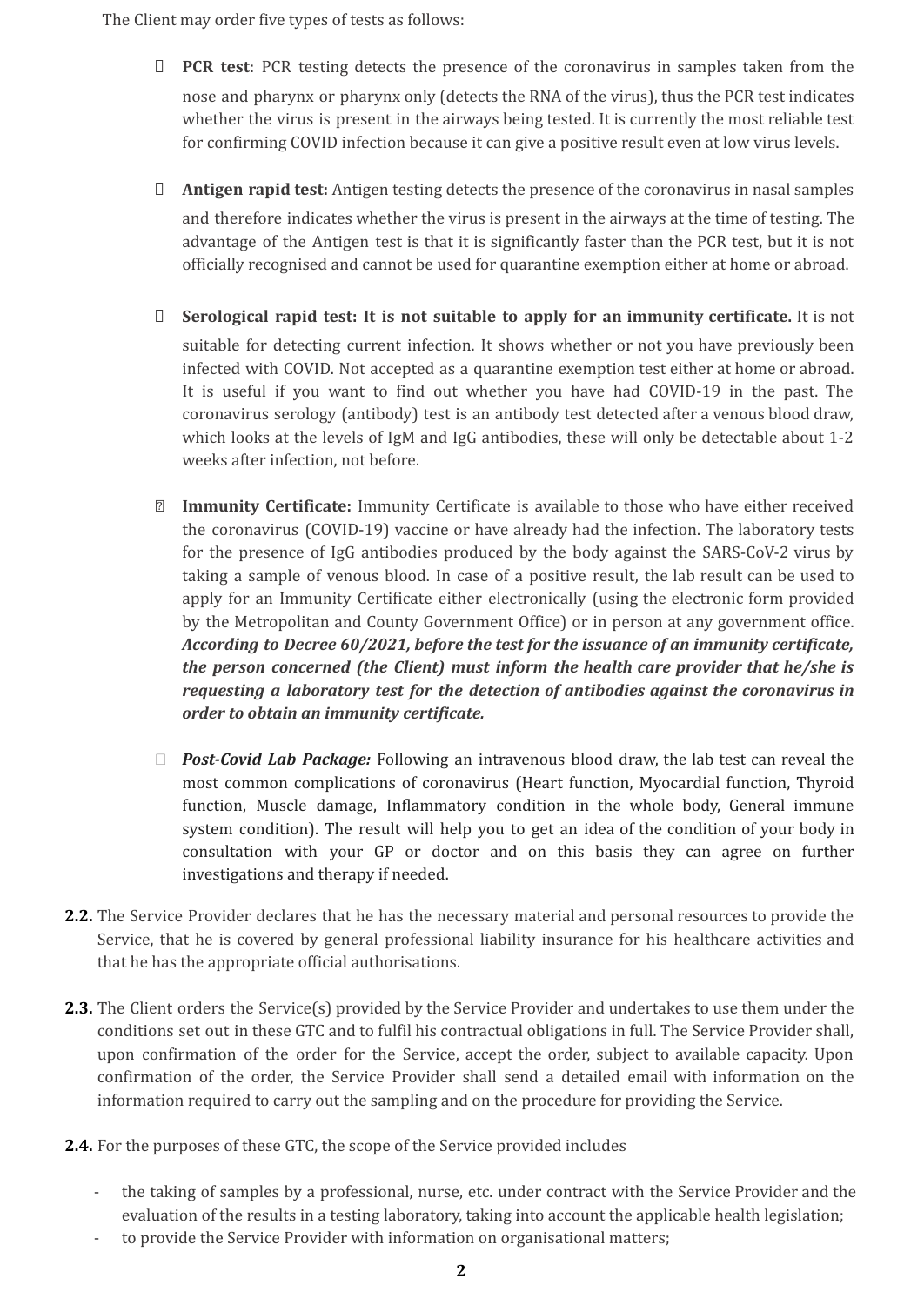- managing the documentation related to the provision of the Service (issuing and forwarding medical, laboratory and test results, invoicing, billing), including the provision of data protection in accordance with the law;
- the safe provision of the Service and the provision of infrastructure (equipment, hygiene conditions, etc.) in accordance with the terms of the legislation and licences;
- organising the use of the Service (telephone call centre service, e-mail customer service);
- organising and providing testing services for the Service, where the Service Provider uses the services of a partner company or other reliable Service Provider to evaluate the findings recorded.
- **2.5.** For the purposes of these GTC, the scope of the Service provided does not include
	- the provision of appointments for the appointment of a specialist and a patient to carry out the Service within a time limit unilaterally set by the Client;
	- the provision of medical advice in relation to the Client's explicit health condition or test result;
	- providing services and advice outside the testing time allocated to the Client;
	- any health information received by a subcontracted partner when using a telephone call centre service operated for the Service Provider;

The Service Provider declares that, as a general rule, it does not carry out emergency and on-call testing in the provision of its health services, and that prior written agreement is required for any such request. If the Client requests such services but they are not provided by the Service Provider under this Agreement, the Service Provider shall not be liable for any damages resulting therefrom.

- **2.6.**In all cases, the Service Provider shall carry out the sampling necessary to perform the Service at the Client's own home, office or other secure location, as designated by the Client, in order to reduce the risk of further contamination.
- **2.7.** The Parties are obliged to cooperate in the use of the Service. On the basis of this obligation, the Client shall inform the Service Provider or the healthcare professional of all circumstances and facts (including, in particular, any risk factors for health damage) necessary for the correct taking of samples. The Client's obligation to inform the Service Provider shall include any facts or circumstances relating to his own illness which may endanger the life or physical integrity of others.
- **2.8.**If the Client fails to comply, or only partially complies, with the above obligation to provide information, the Service Provider shall not be held liable, either professionally or financially, for the consequences and damages resulting from the failure to do so.
- **2.9.**Furthermore, the Service Provider's liability may be excluded if the Client has not followed the instructions of the sampling technician or has disregarded the steps necessary for the successful completion of the sampling.
- **2.10.** The Client declares that he/she is using the health service provided by the Service Provider under his/her right of free self-determination.
- **2.11.** The Provider's professional responsibility is to be interpreted solely within the scope of its own operations. It shall be liable for the performance of its intermediaries and subcontractors only up to the extent of its liability for the service.

## **3. CONDITIONS FOR THE USE OF THE SERVICE**

**3.1.** The use of the Service requires prior registration. The Client may make an appointment by filling in the appointment request form on the website https://hivataloscovidteszt.hu/en/book-an-appointment/. The Service Provider shall not be liable for any problems arising from appointments made by any other means. The appointment booking becomes valid upon written confirmation.

The Service Provider informs its Clients that its telephone customer service is sometimes busy, so online bookings take priority and are more secure. Please therefore use online ordering whenever possible. By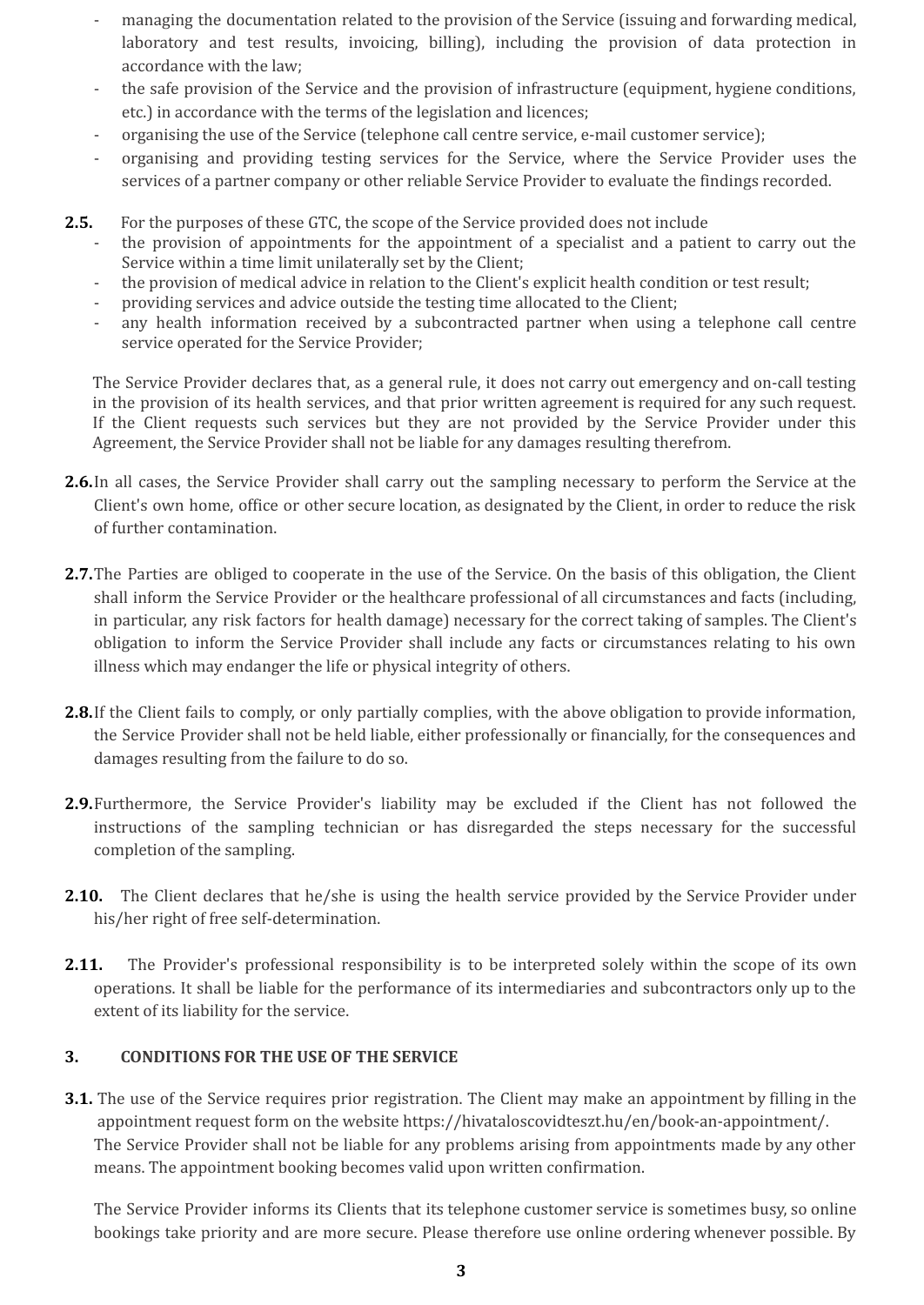signing this GTC, the Client declares that he has received full information from the Service Provider's staff on the nature of the service, the rights and obligations of the parties, the provisions of this GTC and the fees payable before using the service. You acknowledge that, unless you request otherwise in writing, you consider the content of the forms, information, consent form and status report provided by the Service Provider to be sufficient for the use of the Service and that by signing them you acknowledge that you have been duly informed. You waive your right to receive further information.

- **3.2.** The Service Provider may operate a telephone call-centre service with the involvement of a subcontractor in order to facilitate the smooth administration of the service. When using the call-centre service, the conversation will be audio-recorded and a warning will be given before the conversation. In the event of a dispute, the audio recording will be released in accordance with data protection rules. The call-centre is not authorised to provide health information, telephone medical/health or legal advice. The Service Provider shall not be liable for the accuracy of any medical/health information obtained by the Client when using the call-centre service, nor shall it be liable for any damages arising therefrom.
- **3.3.** The Client acknowledges that the time required for the appointment made by email (throughput) may result in the Provider not offering the Client the appointment(s) for the examination.
- **3.4.** The Client shall be obliged to wait for the sampling professional in a suitable physical, hygienic and mental state, free of mind-altering substances, when using the health service, failing which the Service Provider shall be entitled to refuse to provide the service.
- **3.5.** The Parties stipulate that the Service Provider has no obligation to provide its services and is therefore entitled to refuse to provide the Service to the Client without giving any reason.
- **3.6.** The Client shall be obliged to be at the disposal of the sampling technician during the agreed inspection period. If the Sampling Professional is unable to reach the Client at the specified location and cannot reach the Client on the specified mobile telephone, or if the Client has to wait more than 5 minutes after the specified time, the Sampling Professional shall proceed to the next location. In such a case, the service has failed due to the Client's fault, and the Client cannot claim a refund and can only retry the sampling by booking a new appointment with OFESZ.
- **3.7.** The Client must comply fully with the instructions given to him/her during the appointment and in the confirmation email, including the Covid-19 measures, otherwise the test/treatment may be cancelled or refused through the fault of the Client.
- **3.8.** Accurate data reconciliation is a further condition for using the Service. The processing of personal data is governed by the Privacy Policy published by the Service Provider. The Service Provider shall not be liable for any damages resulting from incorrect or misleading data communication by the Client.
- **3.9.** If the Client has previously visited the Service Provider and used the Service, the Client is obliged to inform the Service Provider's customer service representative of any changes to his/her data in the event of subsequent samples.
- **3.10.** The Service Provider shall make every effort to ensure that the sampling takes place on the agreed test date and that the Client is not delayed. The Service Provider shall not be liable for any damage resulting from any delay in the commencement of the tests. In the event of sampling being cancelled due to a significant delay on the part of the Service Provider, the Service Provider shall grant an additional time slot, but shall not be obliged to grant such a time slot.
- **3.11.** If, for any reason, the Client does not use a useful service or does not request the correct test to be carried out, or if this fact only becomes apparent during the sampling, the Service Provider can only be held liable if the Service Provider has made an error in the selection of the Service, after having been properly informed, and this is established to be the case. The Service Provider requests that the Client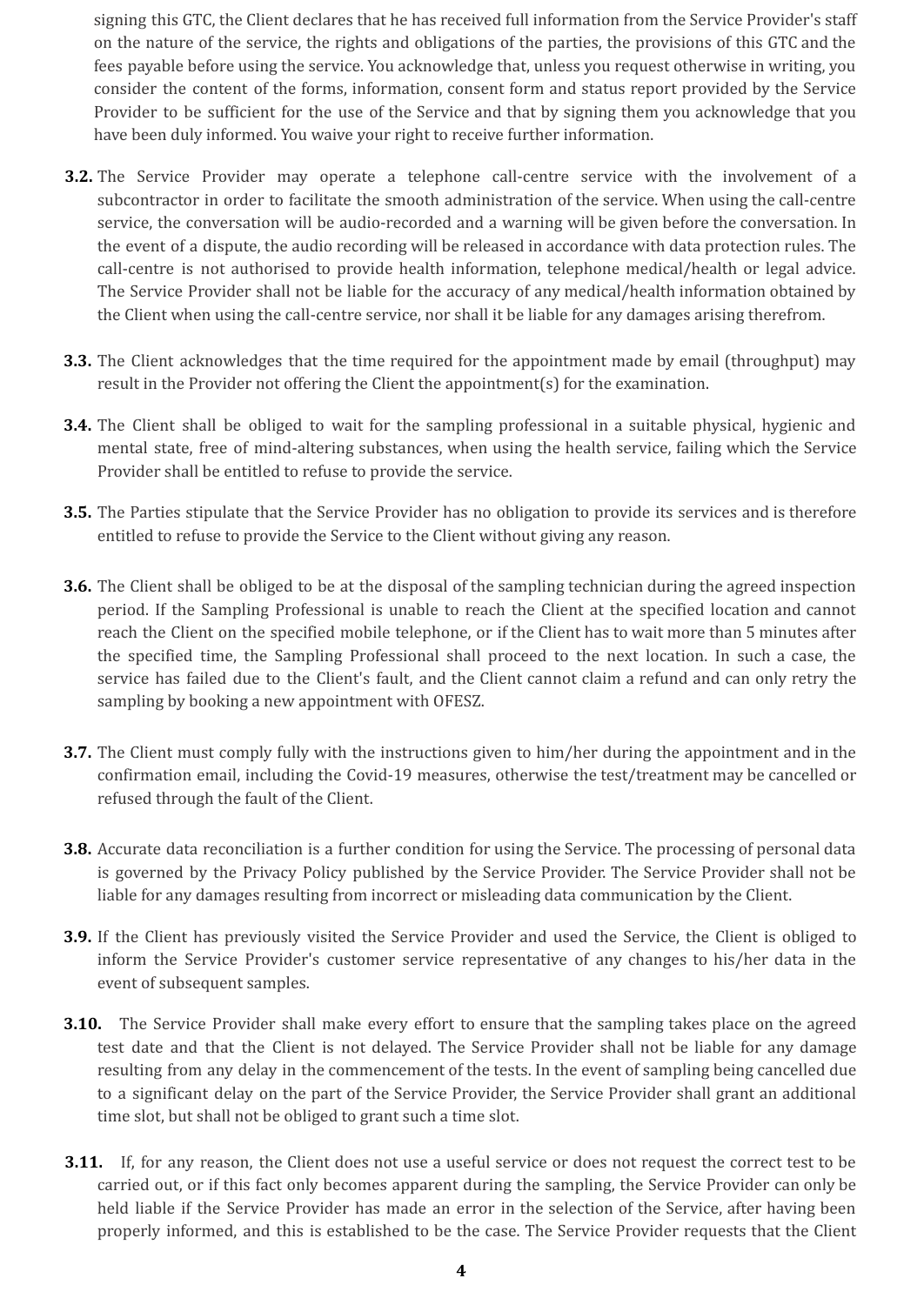always seek the assistance of his/her general practitioner, employer or other professional to select the appropriate test. In the event of an inappropriate test being selected, the Service Provider will charge a fee based on its current price list and will endeavour to assist in the selection of another appropriate service.

**3.12.** The Service Provider shall provide the Service and related administration in Hungarian. In some cases, if the Service Provider indicates so in its price list, it is possible to provide a test result in English for an additional fee. The Service Provider will make every effort to ensure that the Client is served in English in a professional and error-free manner, but cannot be held liable for any errors in this respect.

### **3.13. CONDITIONS OF USE OF HEALTH CHECK PACKAGES, CANCELLATION**

- The Service Provider offers health check packages as indicated on its website and which can be customised to a certain extent. In the event of non-acceptance and non-payment of the offer by the deadline specified, any offer of a test date specified therein shall be considered null and void.
- The Client acknowledges that in the event of an accepted offer, he/she will be liable to pay a fee. In this respect, if the cancellation date is at least 48 hours before 0:01 on the day of the examination, the client will only have to pay an administration fee of HUF 6000 or, if the fee has already been paid, the part of the fee exceeding the administration fee of HUF 6000 will be refunded. Cancellation is valid only in writing (sent to teszt@hivataloscovidteszt.hu), unless the Client has received written confirmation of the cancellation from his contact person by telephone. If the time of cancellation is not at least 48 hours prior to 0:01 on the day of the examination, the Client must pay the full fee for the examination within 8 days or the fee paid will not be refunded.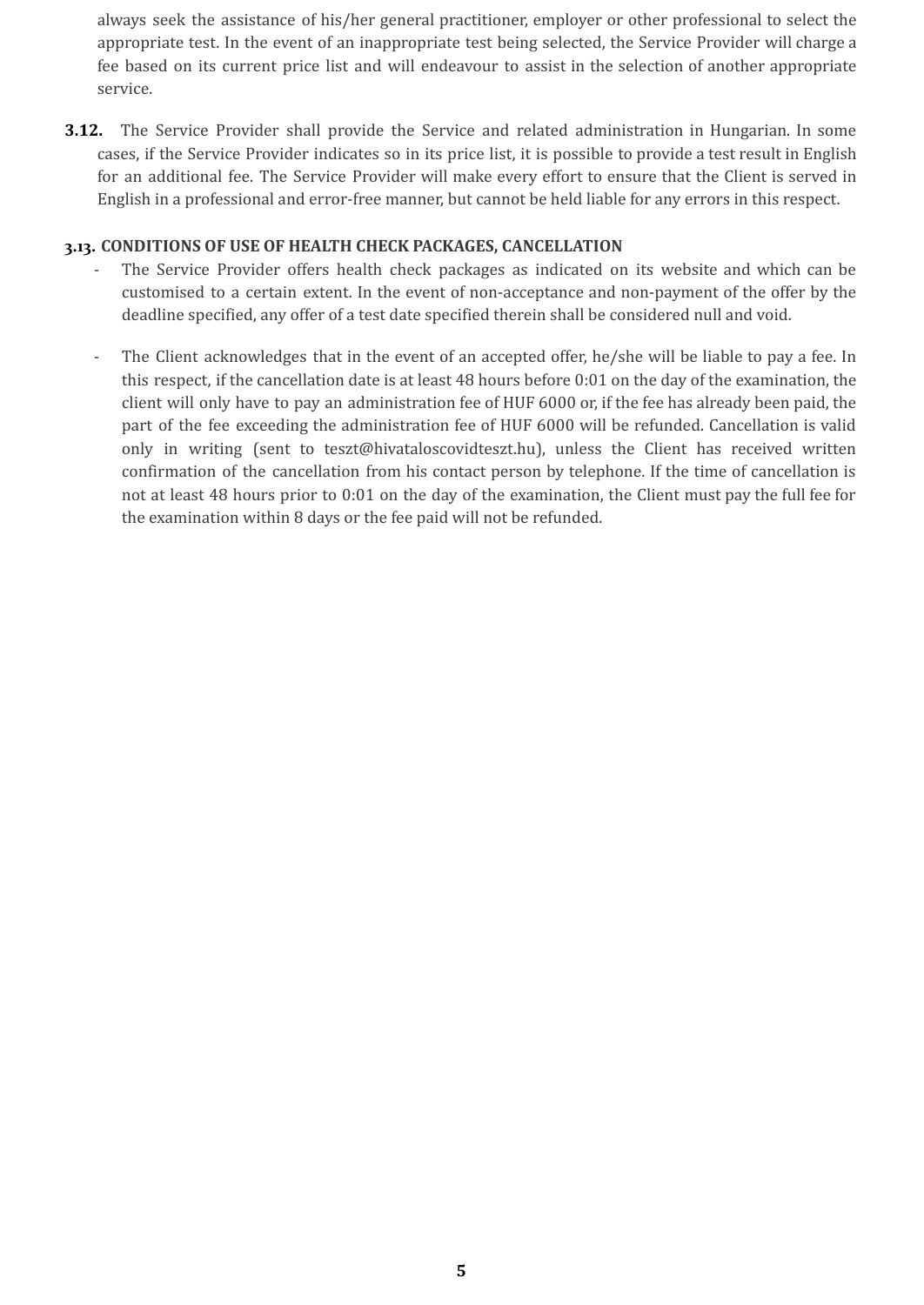### **4. BY PLACING AN ORDER, THE CLIENT AGREES TO THE FOLLOWING:**

**4.1.** The email address provided by the Client will be recorded as the email address for further communication with the Client.

**4.2.** In addition to the email address recorded above, we will also process other data essential for the provision of the service in accordance with our Privacy Policy, which is accepted by the Client.

**4.3.** As the contact person, the Contact Person declares that he/she is authorised to order the service on behalf of the Client and to make the above declarations and to provide the data of the persons to be investigated.

**4.4.** Where we collect a sample from a Client or a child, by clicking the button below, the Client declares that

**4.4.1.** has received prior information about the service, has been adequately informed about the possible benefits and limitations of the intervention, the expected discomfort and complications, and has received satisfactory answers to any further questions,

**4.4.2.** consents to a sample being taken for the examination,

**4.4.3.** consents to receive notification of the results of the test by e-mail to the email address provided by the Client,

**4.4.4.** consents to the transfer of the PCR samples taken to a laboratory accredited in Hungary and designated by the Hungarian State for PCR testing, and to the transfer of other samples to the evaluating specialist, so that they will handle the Client's personal and sensitive data and will issue the official result and certificate,

**4.4.5.** Acknowledges that in the event of a positive test result, his/her personal data and the sample will be transmitted to the competent authorities by the Service Provider in accordance with the epidemiological legislation and the applicable procedures to be followed,

**4.4.6.** the personal and contact details provided here are correct,

**4.4.7.** the Client is over 18 years of age and, if the person tested is a minor child or a guardian or dependent of the Client, the Client may declare on his behalf his consent to the testing and to the processing of the data,

**4.4.8.** The Client is the user of the email address provided here and will ensure that emails received from us are not sent to the spam account.

**4.5.** The Client undertakes to voluntarily quarantine himself in the event of a positive test result and to notify the competent general practitioner within a maximum of four hours of receipt of the result and to request his assistance in taking action. You acknowledge that the Service Provider shall not be held liable in the event of any breach of this obligation.

**4.6.** The manufacturer is responsible for the sensitivity of the tests and the Provider is not liable. If the Client is already in quarantine, do not leave quarantine under any circumstances, choose our outbound service and we will test at home.

## **5. RIGHTS AND OBLIGATIONS OF THE SERVICE PROVIDER**

- **5.1.**The Service Provider shall provide the Service provided in a professional manner in accordance with the provisions of these GTC.
- **5.2.**The Service Provider reserves the right to communicate with its Clients (the same right is granted to Clients by Article 11 of Act CLIV of 1997 on Health Care) for the purpose of performing this Contract and, subject to the Client's consent, to inform the Service Provider of its marketing offers.

## **5.3. FEES FOR SERVICES, PAYMENT TERMS**

- The Service Provider shall be entitled to charge fees for the Service provided by it, which fees shall be published in the form of an official price list on its website.
- The Service Provider reserves the right to determine the fees for its services and to modify its fees at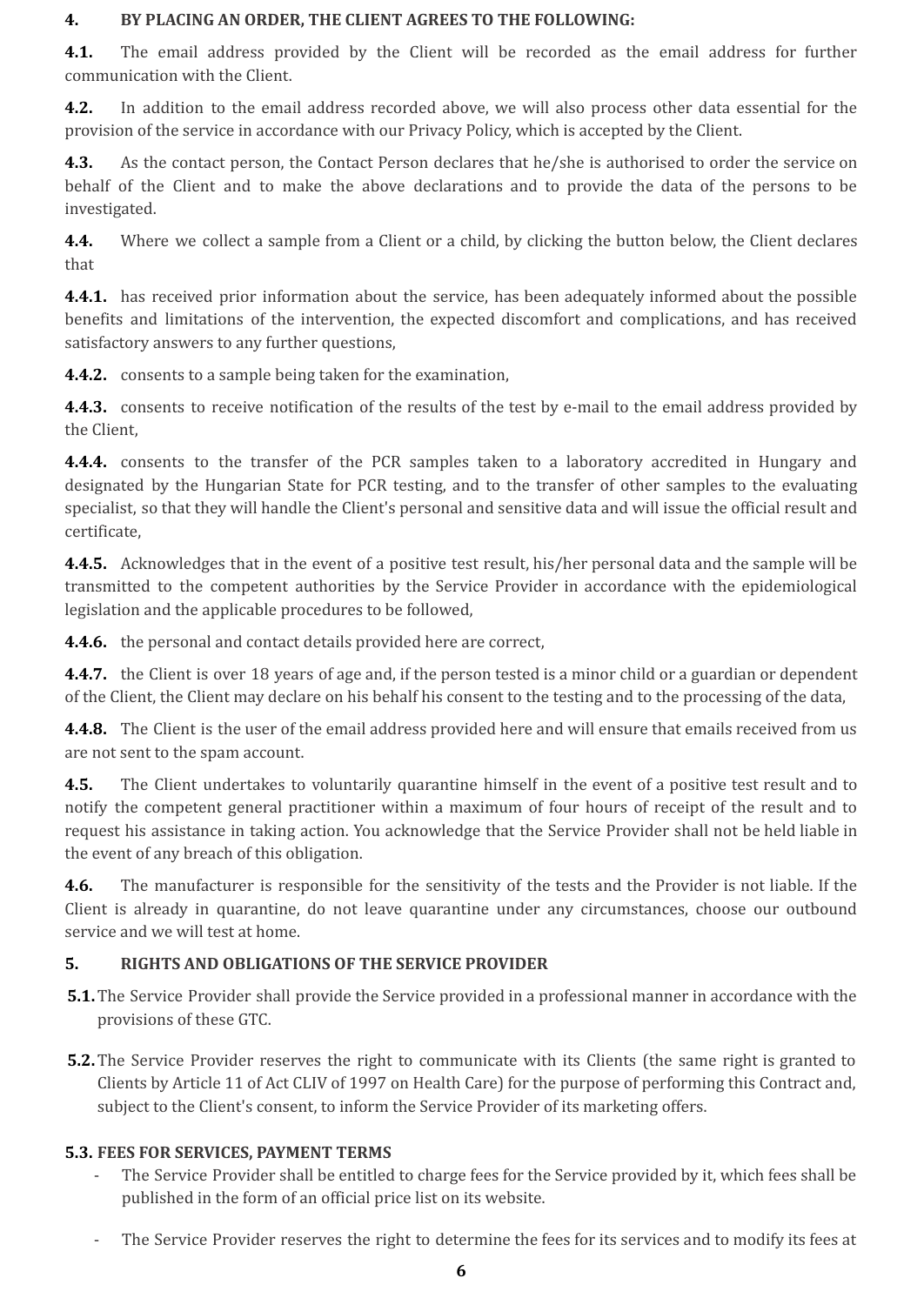will. The Service Provider is obliged to inform its Clients concerned (with an agreed sampling date) in advance of any change to the tariff, otherwise the tariff may only apply to Clients requesting the new date.

- The Service Provider's current tariff is available at www.hivataloscovidteszt.hu.
- The Service Provider shall not be obliged to apply a specific tariff in the event of incorrect information.
- The Client undertakes that if he orders and uses a test in addition to the pre-agreed test order, he shall also pay the fee for this additional testing and sampling in advance. The Client may obtain information on the fees for additional tests on the Service Provider's website prior to their performance.

### **The Client may pay for the Service ordered by him in the following ways:**

- by credit card
- by bank transfer

In case of payment by credit card, we inform the Client that online credit card payments are made through the Barion system. Credit card details are not transmitted to the Service Provider. the service provider Barion Payment Zrt. is an institution supervised by the National Bank of Hungary, licence number H-EN-I-1064/2013.

#### **Payment procedure:**

The Client is obliged to pay in advance the amount of the Service ordered by him/her via the website operated by the Service Provider, at the same time as sending the correct and complete order form for the Service.

The invoice for the Service will be sent to the Client by e-mail to the e-mail address provided by the Client.

### **5.4. CONDITIONS FOR THE GRANTING OF THE DISCOUNT**

- For information on the current discounts offered by the Service Provider, please visit www.hivataloscovidteszt.hu.
- The Service Provider is entitled to grant discounts, to set up a discount scheme and to modify it unilaterally. The Service Provider may unilaterally deviate from its own discount scheme in individual cases.
- The service provider is entitled to grant partner discounts on an individual basis, which it will keep on record for its clients.
- The Service Provider excludes the possibility of subsequent reimbursement of unused discounts.

### **6. RIGHTS AND OBLIGATIONS OF THE CLIENTS**

- The Client is obliged to pay the Service Provider the fee set out in these GTC in due time.
- The Client shall inform the Service Provider in writing of any changes to his personal or company data without delay, but no later than the start of sampling.
- If the Client is unable to appear in person at the agreed examination/treatment appointment, he shall notify the Service Provider of his inability to attend as soon as possible.
- The Client shall be entitled to receive the professional Service provided by the Service Provider, provided that he pays the fee in accordance with the fee payment provisions of these GTC.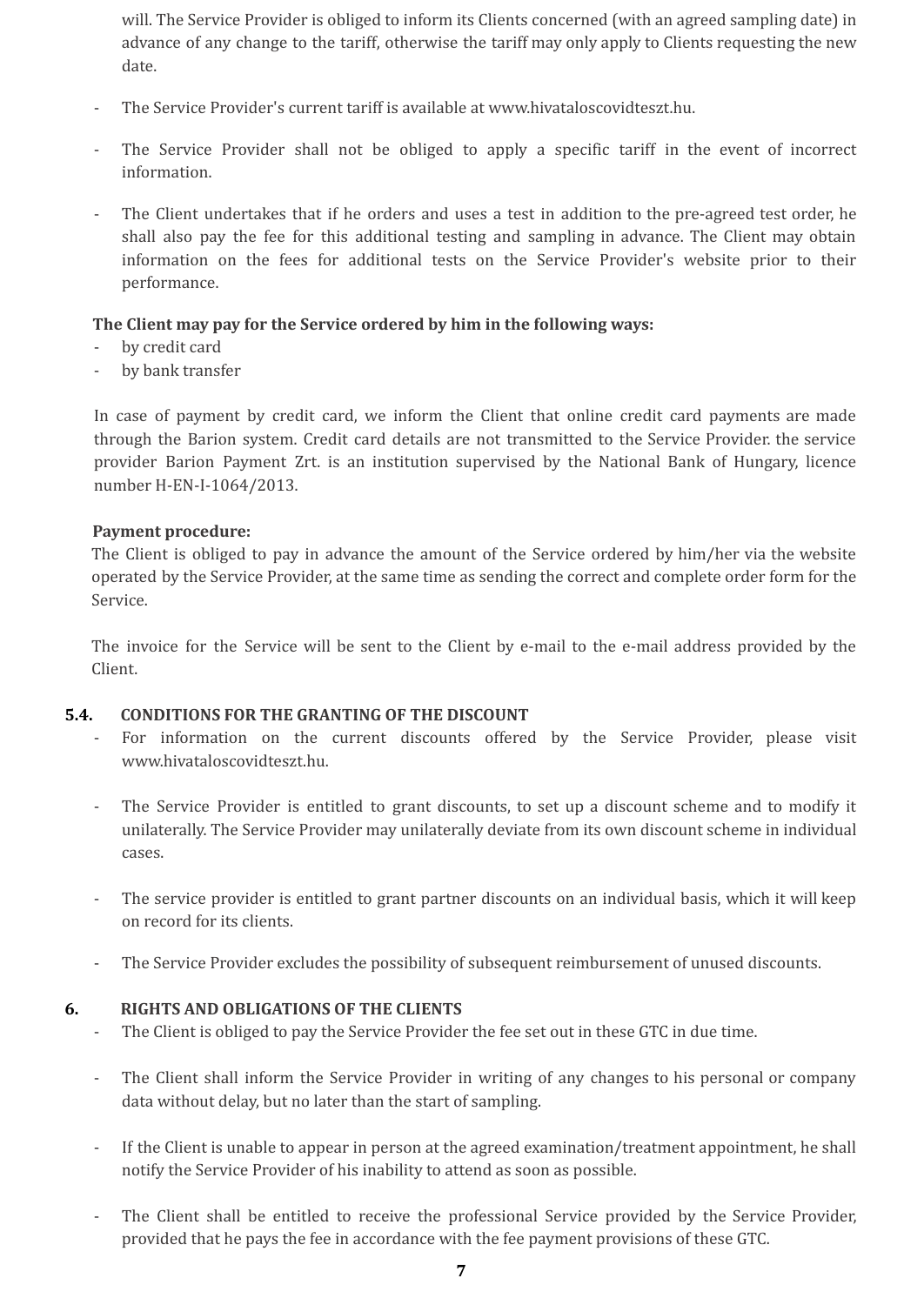The Client shall familiarise himself with the provisions of these GTC before using the Service and shall act in accordance with them when the Service is provided by the Supplier.

## **7. CONFIDENTIALITY, DATA PROTECTION AND DATA MANAGEMENT**

- **-** The Parties shall treat the data they become aware of in the course of the cooperation covered by these GTC in accordance with the provisions of Act CXII of 2011 on the Right to Informational Self-Determination and Freedom of Information, Act XLVII of 1997 on the Management and Protection of Health and Related Personal Data, and Regulation (EU) 2016/679 of the European Parliament and of the Council on the protection of personal data of natural persons and on the free movement of such data.
- The Service Provider shall determine the scope of the data requested by it on the basis of the principle of necessity under the Data Protection Act, and shall also provide the possibility to disclose other personal data for marketing purposes at the individual discretion of the Client.
- The Parties shall treat the data, information and documents that come to their knowledge in the course of the performance of the Service confidentially, and shall protect and secure them against third parties by all means.
- The Service Provider shall publish a **Privacy Policy** on the processing of personal and health data, which forms an integral part of these GTC and is available on the website www.hivataloscovidteszt.hu.
- The Parties may use the data and information of which they become aware only for the purposes of performing the Service and may disclose them only with the prior written consent of the other Party, unless they are required to do so by law.
- The Parties acknowledge and undertake that all data and information provided to each other in the course of the performance of the Service under these GTC shall be considered trade secrets and as such shall be treated as confidential and shall not be disclosed to third parties or used for any purpose other than that specified in the Contract.
- This obligation of confidentiality shall remain in force indefinitely during the term of these GTC and after its termination for any reason whatsoever.
- The Parties shall be liable for any damage resulting from any breach of this obligation of confidentiality and data management.

## **8. COMPLAINT MANAGEMENT**

- The Client has the right to lodge a complaint if he/she believes that his/her interests have been harmed.
- The Client may send his/her complaint in writing to the e-mail address teszt@hivataloscovidteszt.hu or by post to the Service Provider's head office, giving a precise description of the case and/or circumstance complained of, together with information enabling the identification of the persons involved (e.g. name of the professional who carried out the sampling, name of the nurse assistant, date of the examination, etc.). If the above information is incomplete, the Service Provider is not in a position to carry out the complaint handling procedure.
- The Service Provider excludes the possibility of making complaints orally, and excludes the possibility of immediate handling of complaints, as well as the handling of complaints within a time limit set individually by the Client.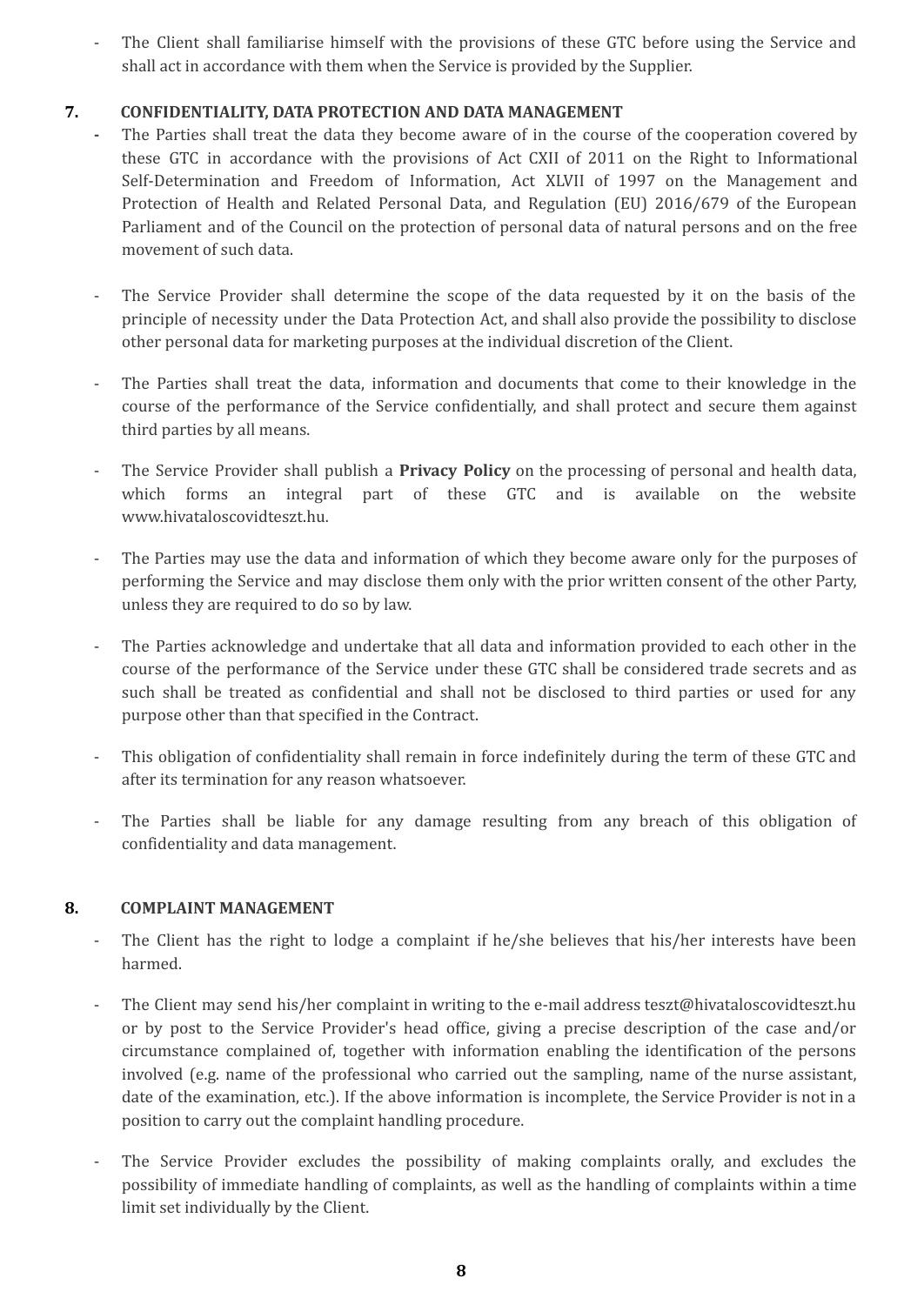- In the event of a complaint, the Service Provider shall investigate the case and respond in writing within a maximum of 15 working days and shall make every effort to provide the Client who lodged the complaint with a response as quickly and as fully as possible. The above deadline shall be extended by a further 15 days (30 days) in the event of a claim for compensation, due to the need to conduct a detailed internal investigation.
- In relation to the handling of complaints, the Service Provider makes the following statement: the quality of the service provided by a Service Provider serving a large number of Clients may, in exceptional cases, be compromised even with the greatest care and attention. If you experience a problem, please let us know so that we can investigate it as soon as possible.

### **Remedy**

If the Client's complaint is rejected in whole or in part, or if the time limit set above for investigating the complaint has elapsed without result, the Client may refer the matter to the following authorities and bodies:

National Consumer Protection Authority: In the event of a breach of the consumer protection provisions of Act CVIII of 2001 on certain aspects of electronic commerce services and information society services, consumer protection proceedings may be initiated.

Address: 1088 Budapest József krt. 6.

Phone number: 061/459-4836 vagy 061/459-4999

As of 1 January 2017, consumers can also address their complaints to the competent district offices. The contact details of the regional district offices can be found here: jarasinfo.gov.hu

If you have a complaint, you can contact a conciliation body, the contact details of which can be found here:

Bács-Kiskun County Conciliation Board

6000 Kecskemét, Árpád krt. 4.

Phone number: (76) 501-525, (76) 501-500

Fax: (76) 501-538

bekeltetes@bacsbekeltetes.hu

Békés County Conciliation Board

5600 Békéscsaba, Penza ltp. 5.

Phone number: (66) 324-976, 446-354, 451-775

Fax: (66) 324-976

bmkik@bmkik.hu

Budapest Conciliation Board 1016 Budapest, Krisztina krt. 99.

Phone number: (1) 488-2131

Fax: (1) 488-2186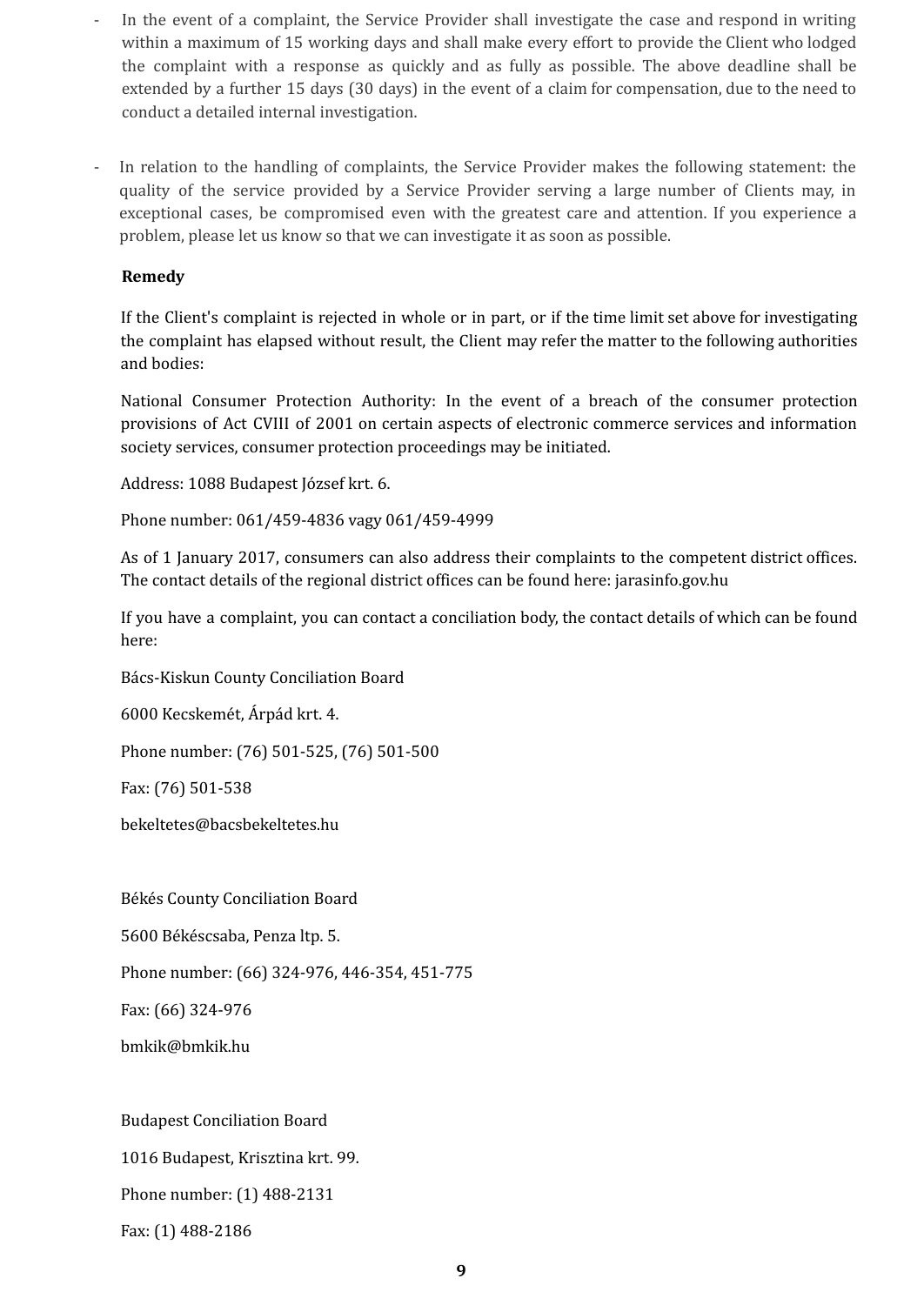bekelteto.testulet@bkik.hu

Fejér County Conciliation Board 8000 Székesfehérvár, Hosszúsétatér 4-6. Phone number: (22) 510-310 Fax: (22) 510-312 fmkik@fmkik.hu

Hajdú-Bihar County Conciliation Board 4025 Debrecen, Petőfi tér 10. Phone number: (52) 500-749 Fax: (52) 500-720 hbkik@hbkik.hu

Komárom-Esztergom County Conciliation Board 2800 Tatabánya, Fő tér 36. Phone number: (34) 513-010 Fax: (34) 316-259 kemkik@kemkik.hu

Jász-Nagykun-Szolnok County Conciliation Board 5000 Szolnok, Verseghy park 8. Phone number: (1) 269-0703 Fax: (1) 269-0703 kamara@jnszmkik.hu

Nógrád County Conciliation Board 3100 Salgótarján, Alkotmány út 9/A. Phone number: (32) 520-860 Fax: (32) 520-862 nkik@nkik.hu

Somogy County Conciliation Board

7400 Kaposvár, Anna utca 6.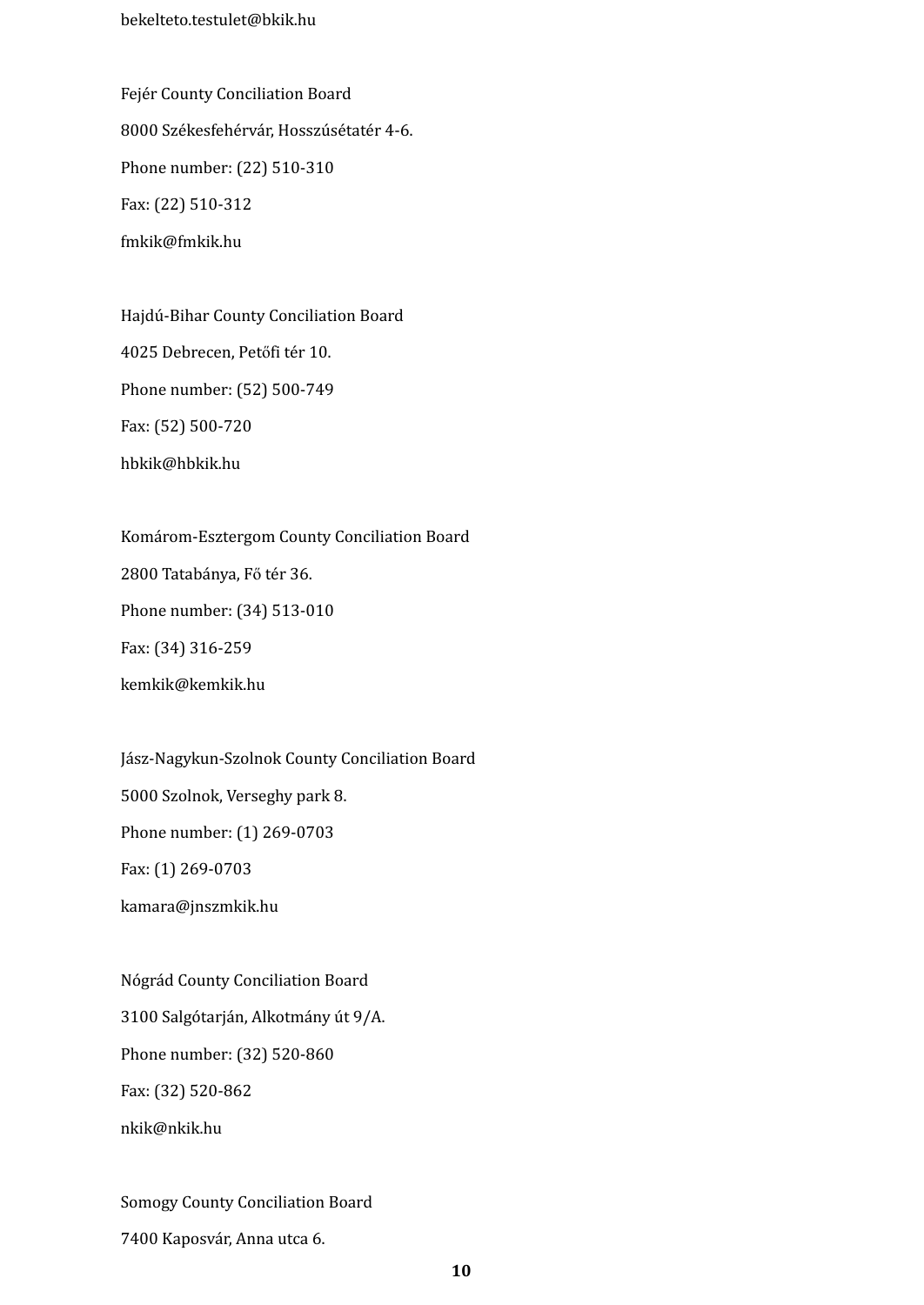Phone number: (82) 501-000 Fax: (82) 501-046 skik@skik.hu

Tolna County Conciliation Board 7100 Szekszárd, Arany J. u. 23-25. Phone number: (74) 411-661 Fax: (74) 411-456 kamara@tmkik.hu

Veszprém County Conciliation Board 8200 Veszprém, Budapest u. 3. Phone number: (88) 429-008 Fax: (88) 412-150 info@bekeltetesveszprem.hu

Baranya County Conciliation Board 7625 Pécs, Majorossy Imre u. 36. Levelezési címe: 7602 Pécs, Pf. 109. Phone number: (72) 507-154 Fax: (72) 507-152 bekelteto@pbkik.hu

Borsod-Abaúj-Zemplén County Conciliation Board 3525 Miskolc, Szentpáli u. 1. Phone number: (46) 501-091, 501-870 Fax: (46) 501-099 bekeltetes@bokik.hu

Csongrád County Conciliation Board 6721 Szeged, Párizsi krt. 8-12. Phone number: (62) 554-250/118 mellék Fax: (62) 426-149 info@csmkik.hu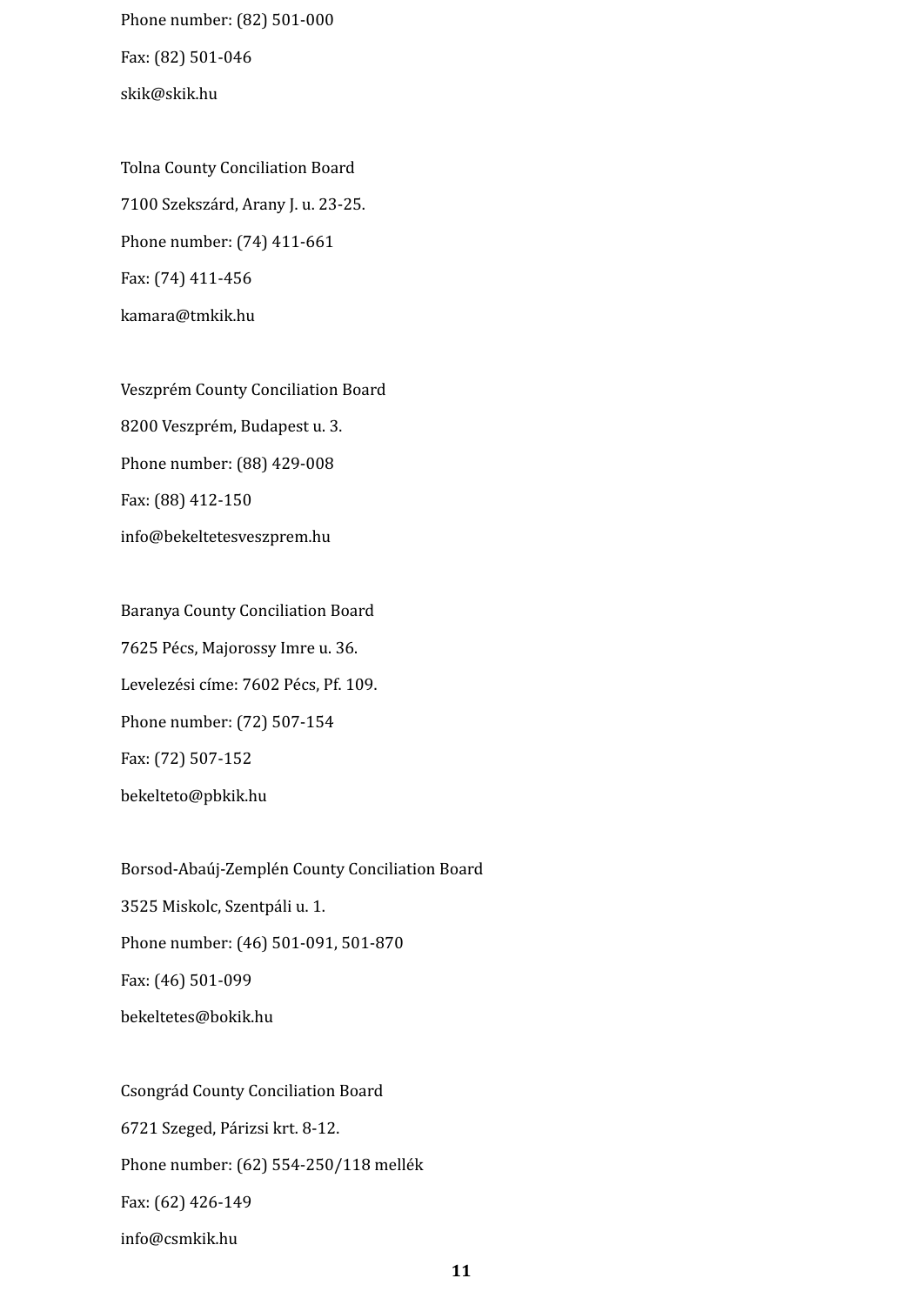Győr-Moson-Sopron County Conciliation Board 9021 Győr, Szent István út 10/a. Phone number: (96) 520-202; 520-217 Fax: (96) 520-218 bekeltetotestulet@gymskik.hu

Heves County Conciliation Board 3300 Eger, Faiskola út 15. Levelezési címe: 3301 Eger, Pf. 440. Phone number: (36) 416-660/105 mellék Fax: (36) 323-615 hkik@hkik.hu

Komárom-Esztergom County Conciliation Board

2800 Tatabánya, Fő tér 36.

Phone number: (34) 513-010

Fax: (34) 316-259

kemkik@kemkik.hu

Pest County Conciliation Board 1055 Budapest, Kossuth tér 6-8. Phone number: (1) 474-7921 Fax: (1) 474-7921 pmbekelteto@pmkik.hu Honlap cím: [www.panaszrendezes.hu](http://www.panaszrendezes.hu/)

Szabolcs-Szatmár-Bereg County Conciliation Board 4400 Nyíregyháza, Széchenyi u. 2. Phone number: (42) 311-544, (42) 420-180 Fax: (42) 311-750 bekelteto@szabkam.hu

Vas County Conciliation Board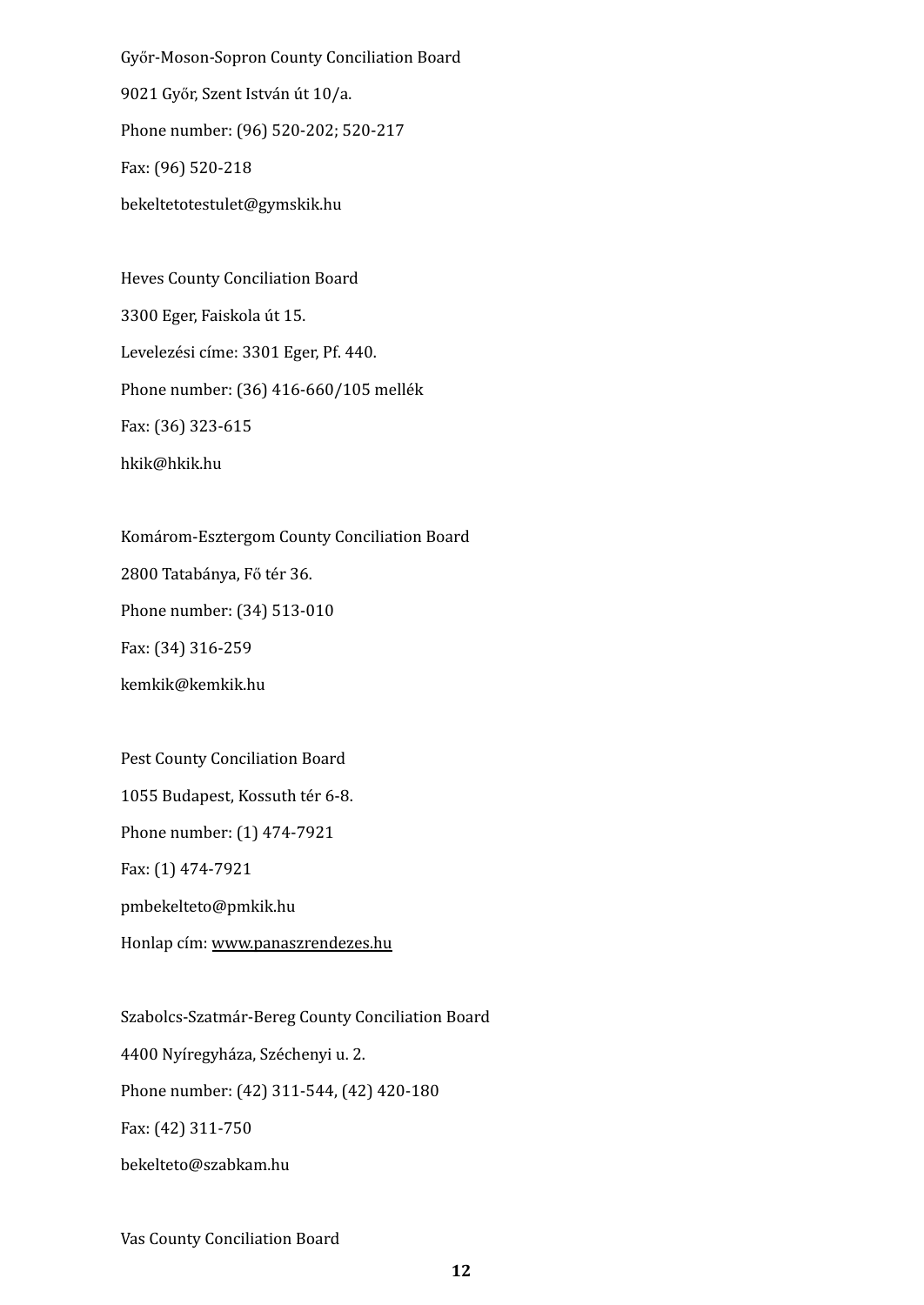9700 Szombathely, Honvéd tér 2.

Phone number: (94) 312-356

Fax: (94) 316-936

vmkik@vmkik.hu

Zala County Conciliation Board 8900 Zalaegerszeg, Petőfi utca 24. Phone number: (92) 550-513 Fax: (92) 550-525 zmbekelteto@zmkik.hu

# **Online dispute resolution platform:**

Pursuant to REGULATION (EU) No 524/2013 OF THE EUROPEAN PARLIAMENT AND OF THE COUNCIL, an online dispute resolution platform is available for the out-of-court settlement of disputes arising from obligations arising from online service contracts between consumers residing in the EU and traders established in the EU.

The detailed rules on dispute resolution are directly available by clicking on the link below:

## https://ec.europa.eu/consumers/odr/main/index.cfm?event=main.home2.show&lng=EN

The conciliation body is competent to settle consumer disputes out of court. The conciliation body's task is to try to reach an agreement between the parties to resolve the consumer dispute and, if this is not successful, to rule on the case in order to ensure that consumer rights are enforced in a simple, quick, efficient and cost-effective manner. At the request of the consumer or the Supplier, the conciliation body shall advise the consumer on the rights and obligations of the consumer.

In the case of cross-border consumer disputes related to online service contracts, the conciliation body attached to the Metropolitan Chamber of Commerce and Industry is the only competent body for the procedure.

The Service Provider is obliged to cooperate in the conciliation procedure by sending its reply to the conciliation body and by ensuring the participation of a person authorised to negotiate a settlement at the hearing. If the head office or place of business is not registered in the county of the chamber of conciliation which operates the territorially competent conciliation body, the obligation of cooperation of the business includes offering the possibility of a written settlement in accordance with the consumer's request.

The client shall be entitled to pursue his claims arising from consumer disputes before the courts in accordance with the rules of the Civil Code and the Code of Civil Procedure.

The European Commission has set up an internet-based platform for consumers who wish to make a complaint about a product or service they have bought online and ask a neutral third party (dispute settlement body) to handle the complaint. Dispute resolution bodies that meet certain quality standards and are recognised by national authorities are included in the list of the online dispute resolution platform. The website is available in the 23 official EU languages.

http://ec.europa.eu/consumers/odr